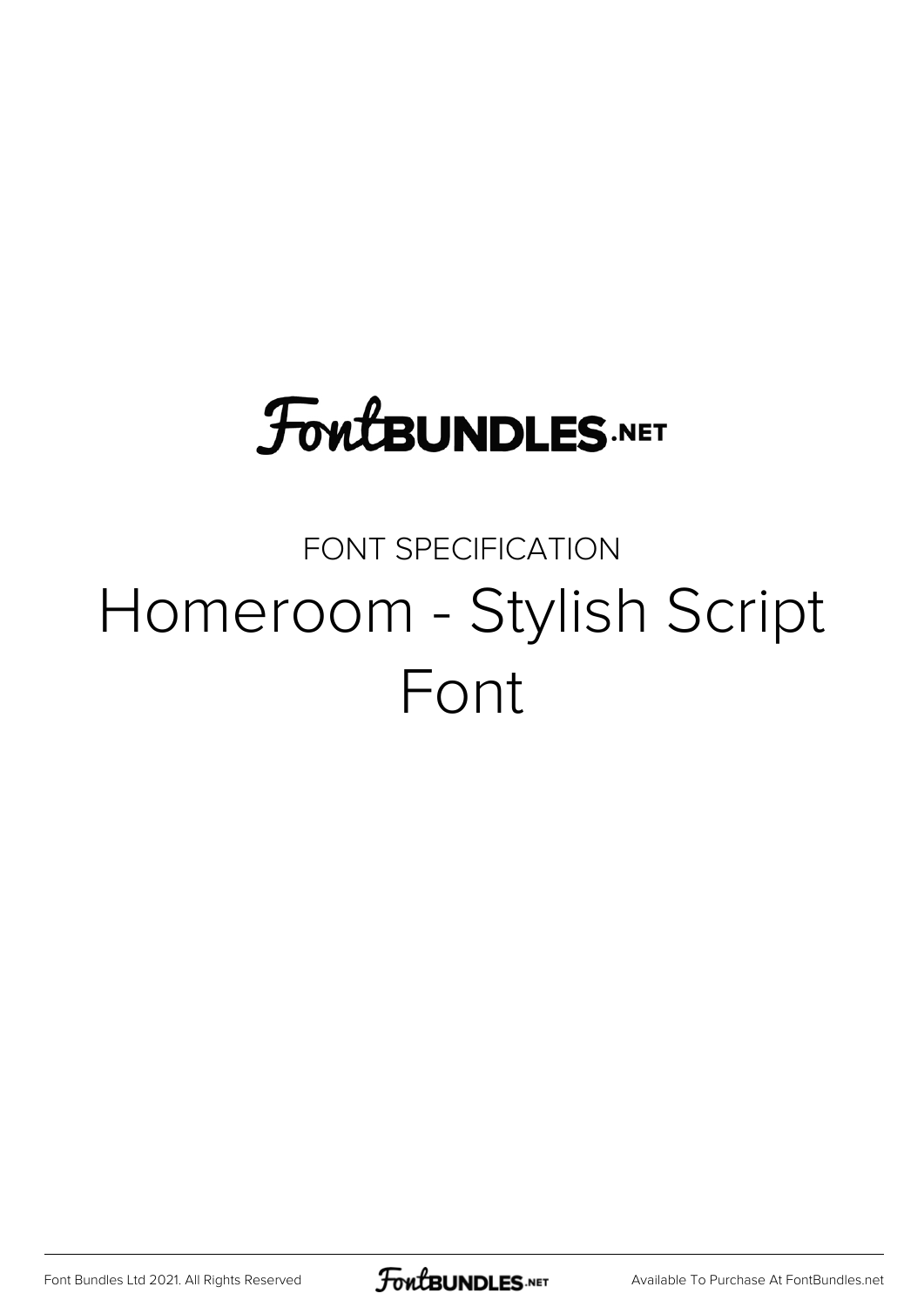## Homeroom - Regular

**Uppercase Characters** 

ABCOSF9HIJKLMNQPQRSTUV

 $N142$ 

Lowercase Characters

abodef ghift lwaap qr gtuvwrys

**Numbers** 

 $0123456789$ 

Punctuation and Symbols

 $1''$  # \$ & & ' ( ) ' + , - , ; ; ( = )  $\sim$  $\frac{1}{2}$ 

 $\overline{\phantom{a}}$ 

All Other Glyphs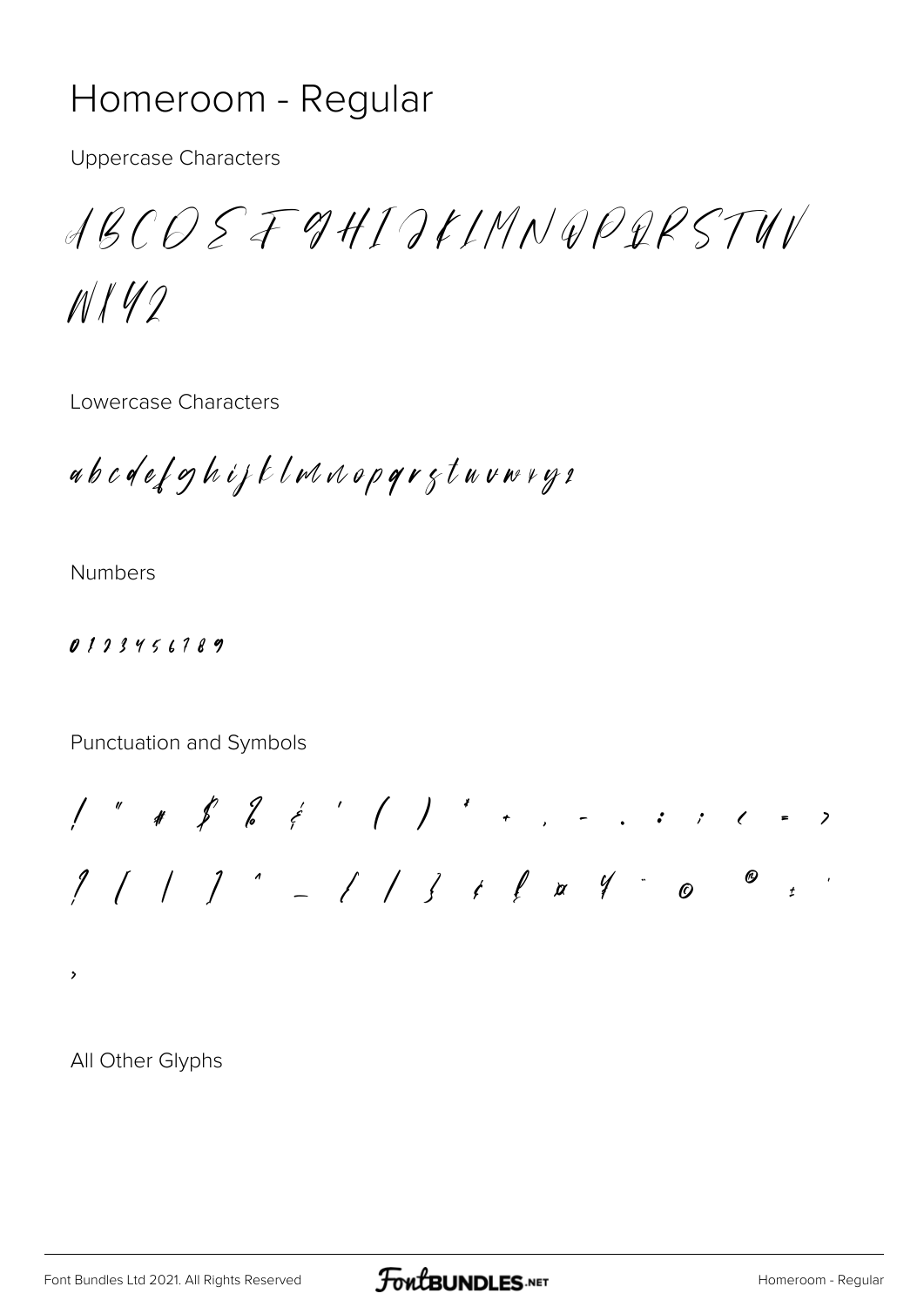$\dot A$   $\dot A$   $\dot A$   $\dot A$   $\dot A$   $\dot K$   $\cal C$   $\dot{\cal \Sigma}$ É Ê Ë Ì Í Î Ï Ð Ñ  $\dot{\mathscr{Q}}$   $\dot{\mathscr{Q}}$   $\dot{\mathscr{Q}}$   $\dot{\mathscr{Q}}$   $\dot{\mathscr{Q}}$   $\dot{\mathscr{Q}}$   $\dot{\mathscr{Q}}$   $\dot{\mathscr{Q}}$  $\dot{\mathcal{U}}$   $\dot{\mathcal{U}}$   $\dot{\mathcal{U}}$   $\dot{\mathcal{U}}$   $\dot{\mathcal{U}}$   $\dot{\mathcal{U}}$   $\dot{\mathcal{U}}$   $\dot{\mathcal{U}}$   $\dot{\mathcal{U}}$   $\dot{\mathcal{U}}$   $\dot{\mathcal{U}}$   $\dot{\mathcal{U}}$   $\dot{\mathcal{U}}$   $\dot{\mathcal{U}}$  $\ddot{q}$  å a $e$   $\ell$  è è è è  $\dot{e}$  $\begin{array}{cccccccccccccc} i & i & i & j & \tilde{u} & \tilde{v} & \tilde{v} & \tilde{v} & \tilde{v} & \tilde{v} & \tilde{v} & \tilde{v} & \tilde{v} & \tilde{v} & \tilde{v} & \tilde{v} & \tilde{v} & \tilde{v} & \tilde{v} & \tilde{v} & \tilde{v} & \tilde{v} & \tilde{v} & \tilde{v} & \tilde{v} & \tilde{v} & \tilde{v} & \tilde{v} & \tilde{v} & \tilde{v} & \tilde{v} & \tilde{v} & \tilde{v}$ ö ÷ ø ù ú û ü ý þ